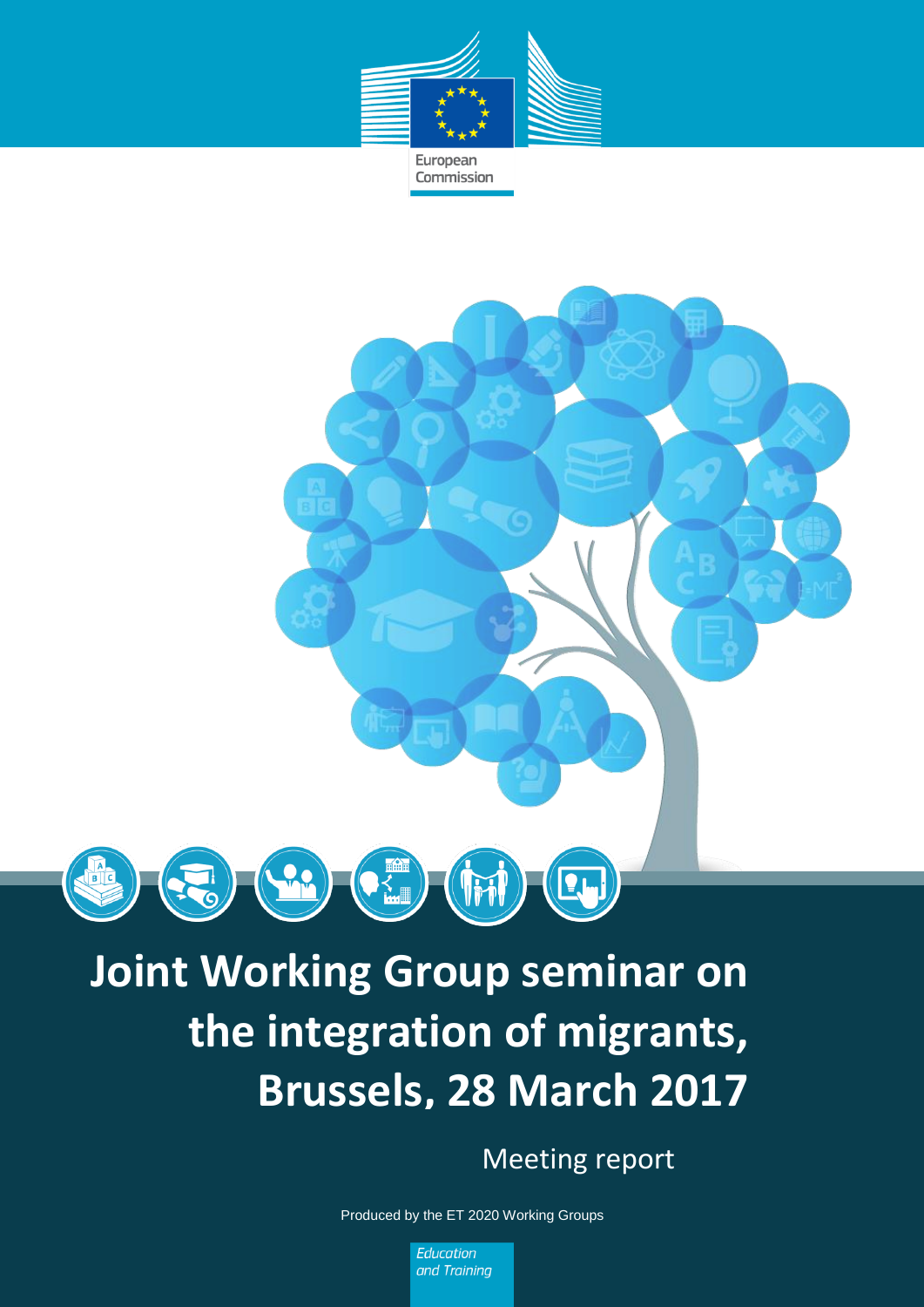

### **Summary**

The Joint Working Group seminar highlighted a number of **key challenges** faced by policymakers and practitioners for the successful integration of newly-arrived migrants into education and training. These include: the need to coordinate different levels of government, types of actors and policy areas; the insufficient training for educators in the skills and competences needed for the integration of newly-arrived migrants (e.g. to deal with diversity, trauma and language barriers); the difficulties of assessing and recognising the prior learning of migrants as well as of giving an adequate response to previous educational deficits; and, the need to tailor general approaches to individual cases and specific needs, and to engage with the groups furthest away from education and employment.

To overcome these challenges, the seminar highlighted **three groups of policy responses**, illustrated by existing examples: firstly, providing effective support for teachers and educators (e.g. using tools, training, guidelines, support roles); secondly, supporting successful access and completion in education and training for learners (e.g. through mentoring, language learning support, careers guidance, recognising prior learning, additional flexibility); and thirdly, creating learning pathways and incorporating non-formal learning for migrants not in formal education and training.

**Key success factors** for implementing a coordinated and cross-sectoral approach at national and local level included: the existence of a comprehensive national (or regional) strategy incorporating the different sectors of education and training, to facilitate coordination and clearly assign roles and responsibilities, including clear signposting for newly-arrived migrants; finding new and flexible ways to articulate local, national and EU funding; early intervention; and comprehensive support strategies which allow migrant learners to combine language learning, integration processes and education.

**EU support** for integration of newly-arrived migrants could take a number of forms. First, further efforts to increase the visibility of existing resources (e.g. good practices, research, information) and support the exchange of new knowledge (e.g. peer-learning activities, thematic networks, study visits, mobility projects), as well as work on developing a common framework as baseline for national strategies on integration of migrants in education. Second, the EU could leverage its experience in skills assessment and recognition or linguistic support to provide learners, teachers and teacher trainers with guidelines, toolkits and other resources. Third, mobilise EU funding to address migration challenges through support for research, training, mobility and innovative projects; improve the visibility and accessibility of existing funding opportunities. Finally, the EU also has a role to play in encouraging Member States and other stakeholders to provide more support for the integration of migrants and improving coordination across Member States in integrating migrants or promoting better skills recognition across countries.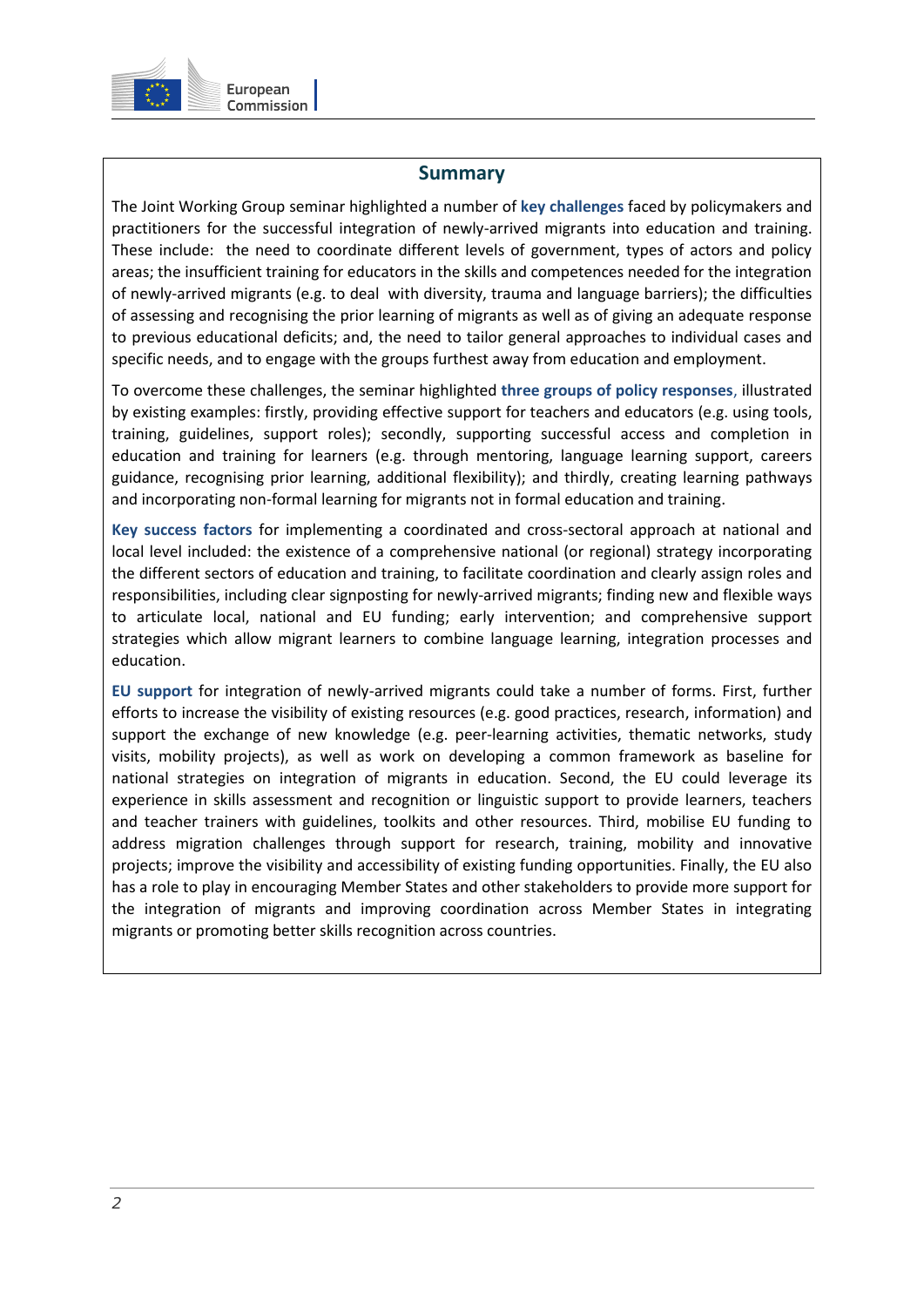

## **1. Introduction – context for the seminar**

European societies are increasingly diverse. Around two and a half million third-country nationals come legally to the EU every year, to study, work, join family, or for other reasons, though only some stay long-term<sup>1</sup>. In the last two years, attention has particularly focused on the significant numbers of people – many of them young and even unaccompanied – who have come to Europe, many seeking asylum from conflict in their home countries. Thus, while migration has long been a feature of European societies, the unprecedented inflows of people have challenged the provision of services, at least in the short term, and have renewed the attention given to the role of education in integrating new arrivals.

Education and training therefore have a key place in the European Commission's [Action Plan on the](https://ec.europa.eu/home-affairs/sites/homeaffairs/files/what-we-do/policies/european-agenda-migration/proposal-implementation-package/docs/20160607/communication_action_plan_integration_third-country_nationals_en.pdf)  [Integration of Third Country Nationals](https://ec.europa.eu/home-affairs/sites/homeaffairs/files/what-we-do/policies/european-agenda-migration/proposal-implementation-package/docs/20160607/communication_action_plan_integration_third-country_nationals_en.pdf) (7 June 2016), which aims to provide a common policy framework and supporting measures to help Member States as they further develop and strengthen their national integration policies. The Action Plan acknowledges education as a powerful means to provide migrants and refugees with the right skills to achieve personal fulfilment, find employment, impart the values of the host societies and promote intercultural dialogue as a basis for integration. It identifies three main priorities<sup>2</sup> for education and eight main challenges<sup>3</sup>.

In order to contribute to the implementation of the Action Plan, the European Commission (DG Education, Youth, Sport and Culture) held a Joint ET 2020 Working Group<sup>4</sup> seminar on the integration of migrants into education and training in Brussels on 28 March 2017. The seminar brought together 80 experts from all sectors of education and training from 23 Member States (AT, BE, BG, CZ, DE, DK, EE, ES, FI, FR, IT, LT, LU, LV, MT, NL, PT, RO, SE, SI, SK, UK), 6 other European (EFTA/candidate) countries (AL, CH, IS, MK, NO, TR) and a range of EU level organisations including the Lifelong Learning Platform, the European Students' Union and Eurocities.

The principal aim of the seminar was to encourage and facilitate peer learning across countries and education sectors on the integration of newly-arrived migrants into education and training. However, given that educational disadvantage for migrants can persist beyond the first generation, the seminar also considered to what extent the approaches under discussion were relevant for promoting better educational outcomes for the broader population of learners with a migrant background. The seminar focused in particular on the key common challenges and critical success factors of ensuring a coordinated and cross-sectoral approach at national and local level, as well as the type of EU support which could be provided.

## **2. Key points from the plenary presentations – coordinating strategies**

-

The seminar began with four keynote presentations: Nuria Diez Guardia from DG HOME presented the **latest data on migration** available from the European Commission; Pedro Calado, High Commissioner for Migration in Portugal, presented the **Portuguese approach to developing a** 

 $1$  Among the 2.5 million first residence permits granted every year many are for short or medium-term duration (seasonal workers, intra-corporate transferees, students). According to immigration flows data, net migration is around 1 million annually.

 $2$  (a) to integrate newly-arrived migrants into mainstream education structures as early as possible; (b) to prevent underachievement of migrants and to allow them to fulfil their potential; (c) to prevent social exclusion and foster intercultural dialogue through drivers such as sport, culture and youth activities

 $3$  (1) language learning; (2) assessment of skills; (3) recognition of qualifications; (4) training of teachers; (5) lack of teaching resources; (6) civic education; (7) low level of skills in children and students who have been deprived of education over the past years/months; and (8) geographical and social segregation

<sup>&</sup>lt;sup>4</sup> The six ET 2020 Working Groups focus on: Schools, Vocational education and training, Higher education, Adult learning, Digital skills and competences, and Promoting citizenship and the common values of freedom, tolerance and nondiscrimination through education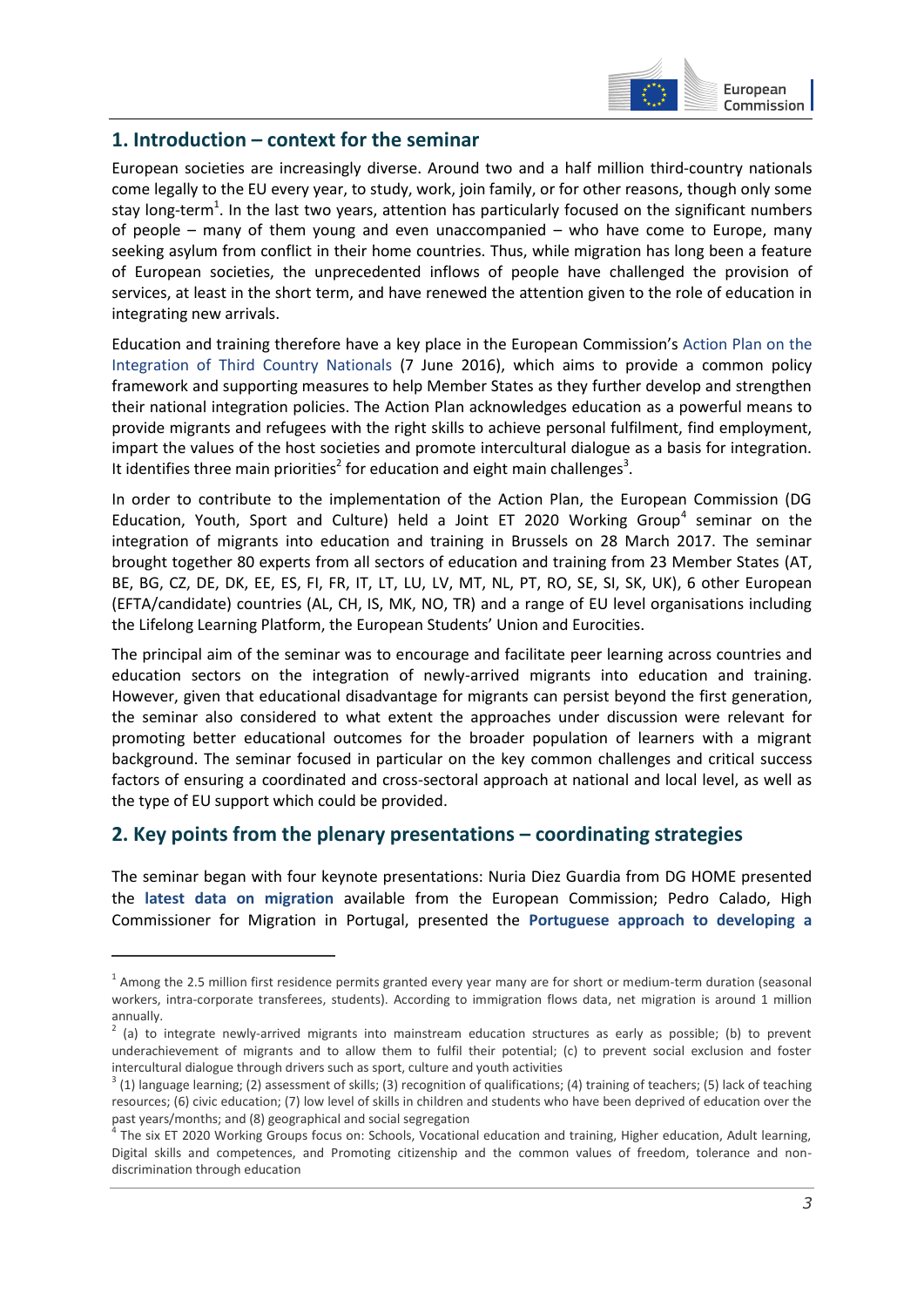

**coordinated response at national level to the integration of migrants** through the 2015-2020 Strategic Plan for Migration; Peter Imhof presented **Germany's whole-of-government approach to the integration of newly-arrived migrants,** highlighted in the Joint Strategy for the Successful Integration of Refugees adopted by the Federal Government and the Länder in 2016; and finally Mark Boekwijt, Strategic Advisor at the City of Amsterdam, presented the **Urban Partnership for Inclusion of Migrants and Refugees,** inviting participants to offer feedback on the Partnership's Draft Action Plan, which will be open for public consultation later in 2017.

The policy examples highlighted in the plenary presentations show that different priorities  $$ including pre-departure/pre-arrival strategies, access to education/vocational training, labour market integration, access to basic services (health and housing), active participation and social inclusion - can be successfully coordinated horizontally and vertically through "whole-ofgovernment", regional, local or networking approaches. This has been achieved in Portugal through the adoption of the Strategic Plan for Migration, which brings together 14 ministries, and also builds upon the Portuguese government's experience in multi-level approaches, coordinating the integration of migrants with municipalities. At the core of the Portuguese approach to integrating newly-arrived migrants is a **one-stop-shop model, bringing together all services available to migrants in three national and 60 local migrant integration support centres.**

In Germany, the Joint Strategy for the Successful Integration of Refugees aims to ensure early integration of newly-arrived migrants at all appropriate levels, ranging from nursery schools to higher education and integration to the labour market. The approach brings together ten federal ministries and the Länder, under the coordination of the Ministry of Education and Research, and takes a comprehensive approach to the integration of migrants: education, housing, career counselling, etc. **The strategy is articulated around three central areas of integration: language learning; integration into training, employment and (higher) education, and social integration.** The German experience showed how it was possible to manage a coordinated approach, emphasising that achieving coherence and consistency is an ongoing challenge which requires constant coordination and alignment.

Other key messages from the plenary session included the benefits of disseminating strong policy messages through toolkits for schools and practitioners, the added value of new and innovative language learning resources such as online platforms, and the need to find a balance between standardisation of integration approaches and the necessary flexibility to respond to specific needs.

#### **An overview of migration data**

In total, in 2014/5, the EU population was 508.5 million, of whom 52.8 million (10.4%) were foreign born; of these, 34.3 million (6.8%) were non-EU born and 18.5 million (3.6%) were EU-born. In the last seven years, the yearly number of first-time asylum seekers has increased from 153,000 in 2008 to 1.32 million in 2015 and 1.26 million in 2016. Around 21% of all asylum seekers, or 525,000 people in 2015 and 2016, were minors below the age of 14. The number of unaccompanied minors seeking asylum in the EU almost doubled between 2013 and 2014 (from 13,000 to 23,000) and quadrupled in the following year (96,000 in 2015). The majority (60% of all unaccompanied minors in the EU in 2015, 70% in 2016) went to Sweden and Germany. $5$ 

On average, third-country nationals across the EU continue to fare worse than EU citizens in terms of employment, education, and social inclusion. Their employment rates (53%) are lower than those of

<sup>&</sup>lt;sup>5</sup> Based on 'Employment and Social Developments in Europe', chapter 3, Labour market integration of refugees, 2016, [European Commission](file:///C:/Users/waterma/AppData/Local/Microsoft/Windows/Temporary%20Internet%20Files/Content.Outlook/C4HR6JZB/Social%20Europe,%20chapter%203,%20Labour%20market%20integration%20of%20refugees,%202015,%20European%20Commission)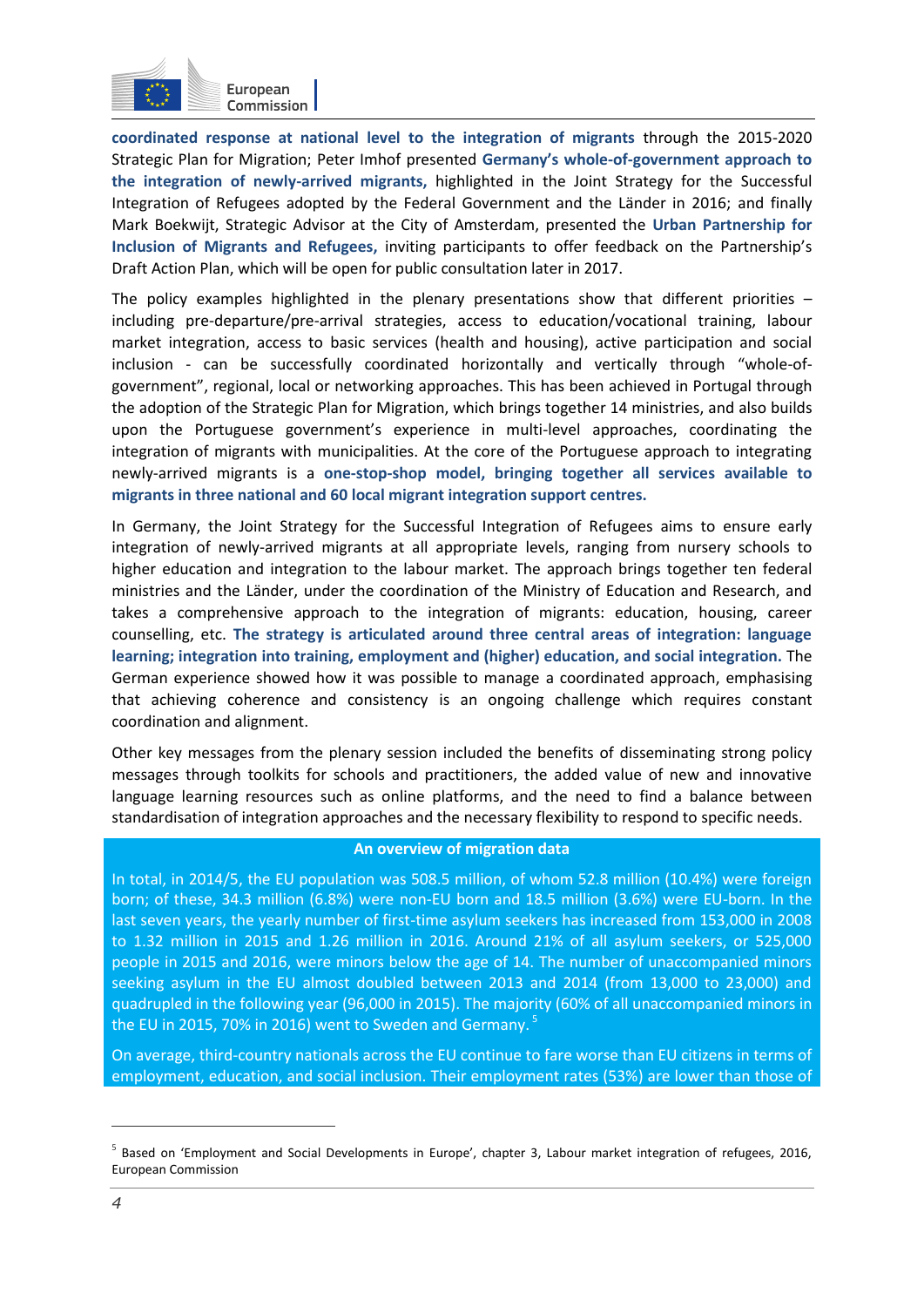

host country nationals (65%), with even larger gaps for women and those with tertiary education, and they have a much higher risk of poverty and social exclusion (49%, compared to 23% for host country nationals). Third country nationals also have a much higher incidence of having a low level of achievement in education (44% vs. 23%)<sup>6</sup>, and are at significantly higher risk of early school leaving (25.8% in 2014, compared to 10.3% for host country nationals)<sup>7</sup>, despite recent decreases.

## **3. Challenges**

The seminar highlighted a number of key challenges faced by policymakers and practitioners for the successful integration of newly-arrived migrants into education and training.

#### **Need for coordination**

One main challenge is the **lack of coordination between different levels of government, between different types of actors** (schools, universities, NGOs and volunteers, etc.) and **between different policy areas** (education, housing, health). Together with the lack of coherent strategies, insufficient coordination was considered an important obstacle to the integration of newly-arrived migrants.

#### **Teachers and trainers**

The number of refugees and other migrants arriving to the EU has increased substantially in the last few years, and participants emphasised the fact that education systems are not always equipped to deal with their integration. In particular, there is consensus that **teachers lack the appropriate training and skills to successfully integrate newly-arrived migrants**, especially to deal with migrants who do not know the language of the host country. Most countries do not have sufficient teachers with experience of teaching the national language as a second language. Other competences lacking on the teachers and trainers' side are those required for dealing with diversity (e.g. understanding of cultural and religious differences) and trauma (training in psychology required). Practitioners also lack research and empirical evidence on what works in migrant integration, as well as practical resources such as toolkits.

#### **Language barriers, recognition of prior learning**

The background of newly-arrived migrants can also pose a certain number of challenges: first, **language barriers** are an important obstacle to the successful integration in education systems and completion, and these barriers take a lot of time, resources and efforts to overcome. Second, some migrants arrive with an **educational deficit or no means of attesting their skills and qualifications**, with large gaps in their education history or sometimes no education at all. This is an important issue, and one that can be hard to detect when education systems do not have relevant tools to properly **assess migrants' prior learning, further hindered by language barriers**. Practical examples shared during the seminar highlighted for example how some migrants are oriented by default to vocational training because of language barriers. Finally, ongoing migration of refugees and migrants (between regions or countries) further to their arrival to the EU can be a major obstacle to a good quality follow-up of their situation and completion.

#### **Balancing mainstreaming vs. tailored support**

More generally, education systems in Europe can be slow to respond to changing needs. Successfully integrating newly-arrived migrants on a large scale requires **tailoring general approaches to individual cases and specific needs, engaging with the groups furthest removed from education**

 $^6$  OECD (PISA 2015)

 $^7$  Eurostat (EU-LFS). Online data code[: edat\\_lfse\\_14](http://appsso.eurostat.ec.europa.eu/nui/show.do?query=BOOKMARK_DS-108805_QID_-5E8A9D73_UID_-3F171EB0&layout=SEX,L,X,0;GEO,L,Y,0;WSTATUS,L,Z,0;UNIT,L,Z,1;AGE,L,Z,2;TIME,C,Z,3;INDICATORS,C,Z,4;&zSelection=DS-108805UNIT,PC;DS-108805INDICATORS,OBS_FLAG;DS-108805TIME,2012;DS-108805AGE,Y18-24;DS-108805WSTATUS,POP;&rankName1=WSTATUS_1_2_-1_2&rankName2=UNIT_1_2_-1_2&rankName3=AGE_1_2_-1_2&rankName4=INDICATORS_1_2_-1_2&rankName5=TIME_1_0_1_0&rankName6=SEX_1_2_0_0&rankName7=GEO_1_2_0_1&rStp=&cStp=&rDCh=&cDCh=&rDM=true&cDM=true&footnes=false&empty=false&wai=false&time_mode=NONE&time_most_recent=false&lang=EN&cfo=%23%23%23%2C%23%23%23.%23%23%23) an[d edat\\_lfse\\_02.](http://appsso.eurostat.ec.europa.eu/nui/show.do?query=BOOKMARK_DS-383444_QID_13EA1C8D_UID_-3F171EB0&layout=C_BIRTH,L,X,0;GEO,L,Y,0;SEX,L,Z,0;WSTATUS,L,Z,1;TIME,C,Z,2;AGE,L,Z,3;UNIT,L,Z,4;INDICATORS,C,Z,5;&zSelection=DS-383444TIME,2015;DS-383444SEX,T;DS-383444INDICATORS,OBS_FLAG;DS-383444UNIT,PC;DS-383444WSTATUS,POP;DS-383444AGE,Y18-24;&rankName1=WSTATUS_1_2_-1_2&rankName2=UNIT_1_2_-1_2&rankName3=AGE_1_2_-1_2&rankName4=INDICATORS_1_2_-1_2&rankName5=SEX_1_2_-1_2&rankName6=TIME_1_0_0_0&rankName7=C-BIRTH_1_2_0_0&rankName8=GEO_1_2_0_1&rStp=&cStp=&rDCh=&cDCh=&rDM=true&cDM=true&footnes=false&empty=false&wai=false&time_mode=NONE&time_most_recent=false&lang=EN&cfo=%23%23%23%2C%23%23%23.%23%23%23)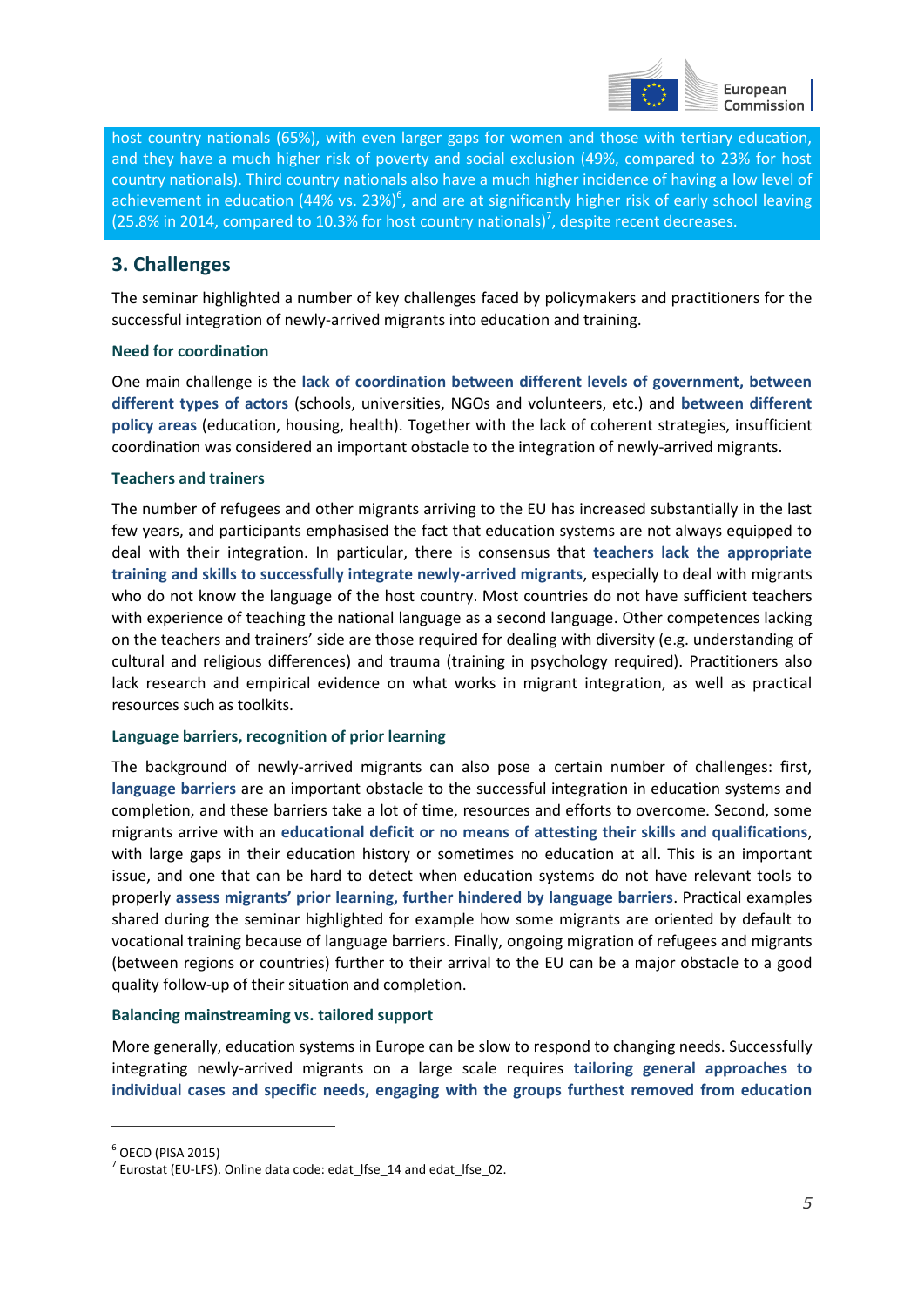

**and training systems, and striking a balance between tailored education and integration programmes and mainstreaming integration in education systems**, all of which were highlighted as challenges in many countries. In some places, dealing with localised influx of a higher number of migrants also requires adapting the offer of education and training, which can take time to implement, including from an infrastructure point of view (i.e. number of school places). Finally, a lack of awareness of the benefits of integration for host societies was also noted as an issue, which in turn made it more difficult to find work placement for migrants in VET.

## **4. Policy responses**

The seminar explored three complementary strands for the integration of newly-arrived migrants into education and training.

Firstly, providing effective **support for teachers and educators**. Policies and approaches included the development of tools, training and guidelines for teaching staff such as the toolbox for multicultural teaching developed in the 'Feel like a Migrant (FLAM)' project<sup>8</sup>. A number of countries, including Finland, also provide in-service training to equip teachers with the competences to manage cultural diversity. Several participants underlined the importance of using 'real life' experiences in the training for teachers on experiences of migrants, more action-focused 'learning by doing', as well as the use of digital, interactive and e-learning tools which allow more flexibility in learning and ready access to materials as and when needed. Roles to support teachers and educators, such as the School Counsellors in Spain<sup>9</sup>, were also shown to be effective in helping educational stakeholders, including teachers, to manage cultural diversity. Intercultural mediators are used in other countries including Italy, Latvia and Slovenia.

The 'Teach For All' initiative<sup>10</sup>, implemented among others in Vienna, recruits and develops promising future leaders to teach in high-need schools and communities and to work with others, inside and outside of education, to ensure all children are able to fulfil their potential. Other approaches which had been successful in supporting teaching staff included using teamwork, such as in the VET sector in the Netherlands; under this approach, the whole teaching team is responsible for the integration of migrants, not just the educator who is in the classroom. Providing opportunities for teachers and educators to share and mutualise experiences and approaches, for example via networks such as  $SIRIUS<sup>11</sup>$ , were also indicated as being effective support mechanisms.

Secondly, **supporting successful access and completion in education and training for learners**. Some learning institutions have set up specific support services for migrants and refugees, including for example Malmö University, which has committed to the value of diversity as one of the four core values of the University Strategic Platform  $2020^{12}$ . Measures for supporting the integration of migrants include early intervention strategies, recognition of prior learning, developing individual study plans, facilitating the acquisition of Swedish language during studies; and recognising volunteering by university staff and students in the framework of 'Malmö University for Refugees'<sup>13</sup>. Specific activities for welcoming and supporting migrants in initial vocational training and adult education were also shared, such as the measures implemented by ENAIP in Piedmont<sup>14</sup>, which

<sup>8</sup> http://www.flam-project.eu/

<sup>9</sup> http://www.tandfonline.com/doi/abs/10.1080/14675986.2016.1259462?src=recsys&journalCode=ceji20

<sup>10</sup> http://teachforall.org/en/about/what-we-do

 $11$  http://www.sirius-migrationeducation.org/

<sup>12</sup> strategi2020.mah.se/wp-content/.../06/Final-2020-ENG-PDF.pdf

<sup>13</sup> https://blogg.mah.se/malmouniversityforrefugees/about-the-initiative/

<sup>14</sup> https://www.enaip.piemonte.it/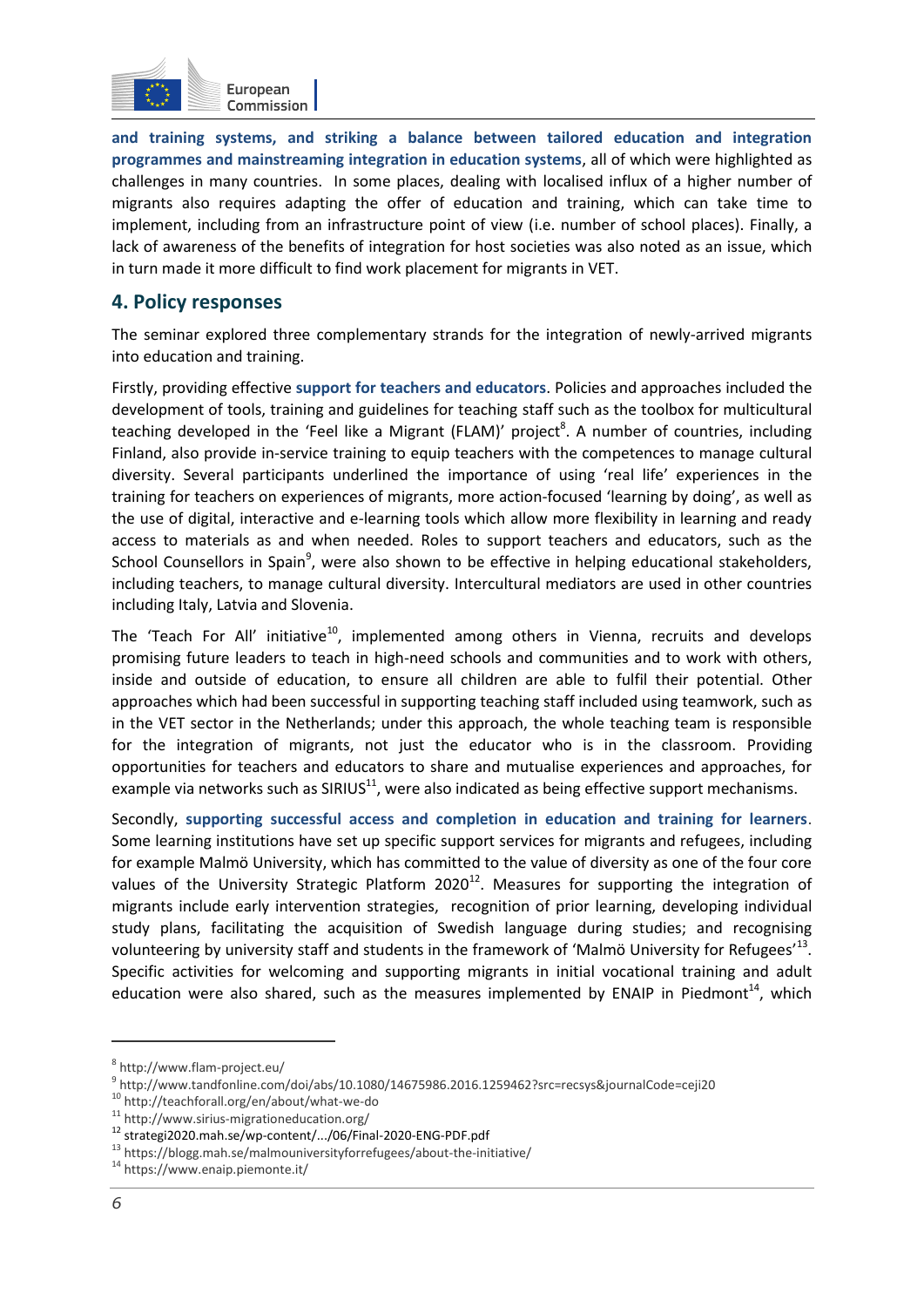

Commission |

include language training, information, guidance, certification and development of social and participative skills, vocational training, support in social and vocational integration, support to entrepreneurship, training, and creation of co-operation networks with countries of origin. Other approaches included: specific support roles for migrant learners (such as mentors); the implementation of inclusive learning environments; early intervention strategies; ongoing language support; additional information and careers guidance; effective mechanisms for validating and recognising skills and qualifications; additional flexibility for deadlines in order to recognise time needed for personal and/or administrative issues linked to migrant status; and the implementation of comprehensive strategies which allowed learners to combine language learning, integration and education.

Thirdly, **creating learning pathways and incorporating non-formal learning for migrants not in formal education and training.** For example, the TANDEM NOW project<sup>15</sup> has helped young people with a migration background to develop social and professional skills and provided the support needed to stay in school through mentoring. Project mentors with the same cultural background acted as role models, encouraging their mentees to take up education and/or training and pursue individual career paths. The mentors supported the young people by giving them guidance and support in the areas of education, training, and personal development, and successfully introduced ICT as a means of communication in the mentoring process.

Other policies and practices focused on pathways into quality employment. For example, the Danish Refugee Council provides individualised, step-by-step support for refugees in entering the labour market, combining industry-specific training, including work-based training, and support to develop strategies to manage symptoms of stress and trauma; when completed, the participants leave with a qualified profile for the specific industry, creating a path to jobs and self-reliance. Other practices included: cooperation between municipalities and enterprise to manage supply and demand of refugees for specific career pathways; connecting formal and non-formal learning processes; effective tools for the assessment (and validation) of refugees' skills, needs and aspirations (e.g. 'Du kannst was!' in Austria<sup>16</sup>); provision of mentors; and effective dissemination of information on training and career opportunities through migrant communities and the media.

## **5. Success factors**

The seminar identified a number of key success factors for implementing a coordinated and crosssectoral approach at national and local level for the integration of newly-arrived migrants into education and training.

Participants underlined the importance of developing **new forms of cooperation and coordination** both horizontally (between actors at national and local levels) and vertically (between local and national levels). To be successful, key actors (including ministries, government agencies, local actors) need to find ways to work together in a coordinated and interdisciplinary manner across policy divides (e.g. housing, welfare, legal migration, education, training and employment). As well as coordination between government and local authority departments, practitioners also stressed the importance of bringing on board **other key actors** including NGOs, businesses, civil society and social partners in order to provide a holistic and joined-up response. A comprehensive **national (or regional) strategy**, incorporating the different sectors of education and training, can facilitate coordination mechanisms and clearly assign roles and responsibilities, including **contact points and** 

<sup>15</sup> http://www.tandemnow.eu/en\_download.html

<sup>16</sup> https://blog.aus-und-weiterbildung.eu/kompetenzanerkennung\_du-kannst-was/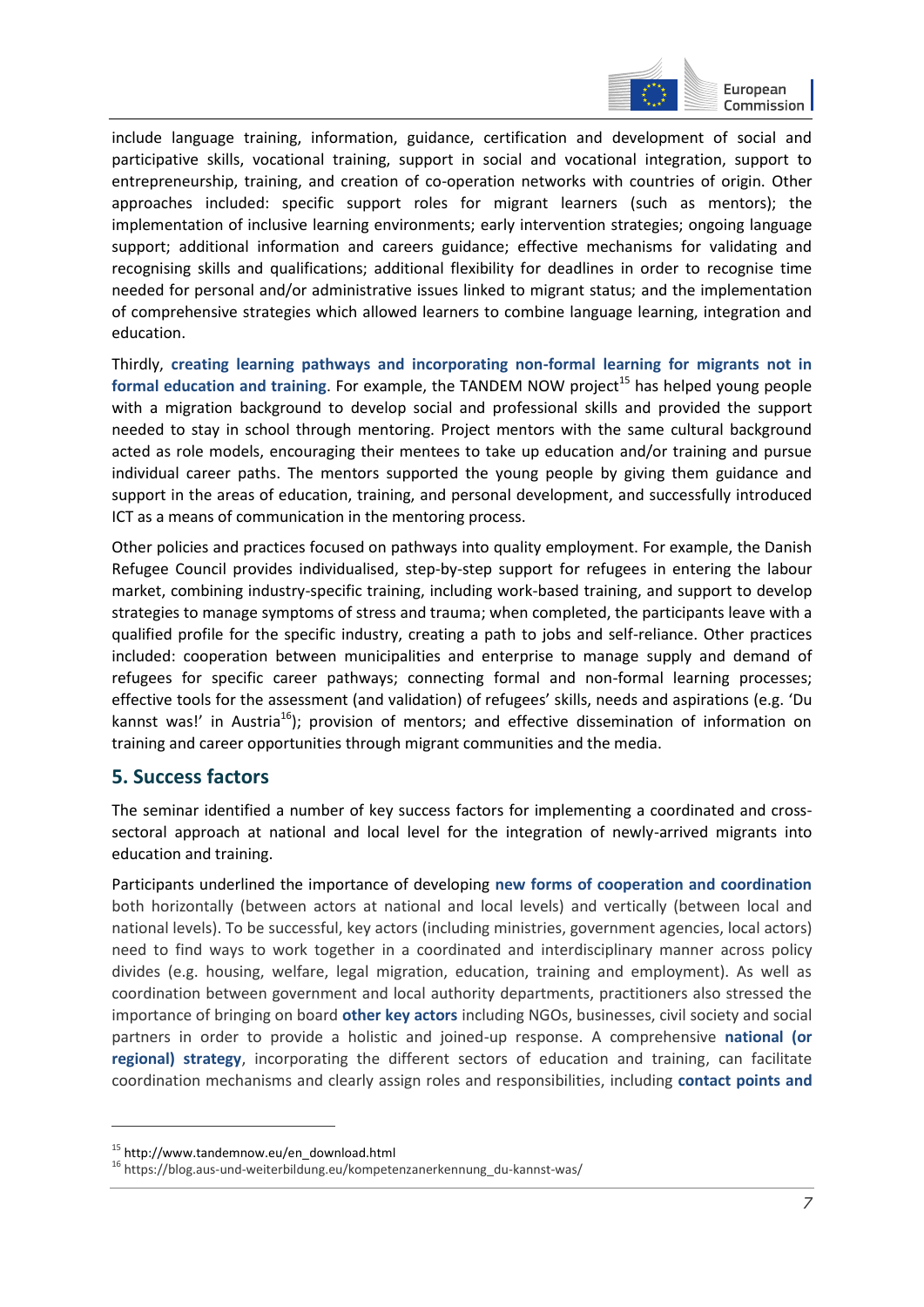

**clear signposting** for newly-arrived migrants. Finding new and flexible ways to **articulate local, national and EU funding** to support the integration of migrants is also key to providing optimal solutions for new arrivals.

**Early intervention** was repeatedly highlighted as a key to success. Newly-arrived migrants should be assessed, informed about and integrated as soon as possible into education and training on arrival, or ideally even beginning the process from the country of origin before arrival. E**arly language support** is crucial, in order to allow migrants to access the fullest possible range of educational opportunities in the host country. Language support can take different forms, with for example some countries providing mother tongue teaching or multilingual education in the classroom, whereas others prefer to provide accelerated language learning. Participants however also underlined the need to **tailor approaches and provide flexibility to individual needs**, and that no 'one size fits all' solution can work.

Another group of success factors was associated with **training and support** for teachers and educators to better understand and meet the needs of newly-arrived migrants. Factors included more systematic integration of the necessary learning into initial teacher education (ITE) and continuing professional development (CPD), as well as the availability of online courses and ad hoc support and advice resources. Key competences which may be useful for teachers include intercultural competences, managing diversity, dealing with trauma experienced by learners, language awareness, as well as learning about new pedagogical approaches, tools and resources available. **Intercultural mediators** and **mentors**, as well as volunteers from migrant communities, can also provide a bridge between learning institutions and migrant families. Implementing policies to promote greater **teacher diversity** can also facilitate the integration of migrants.

Finally, **mechanisms for peer learning and upscaling of successful experiences** were highlighted as important factors for success, including the funding of **research and studies** to identify, assess and disseminate effective practice. Participants also underlined the important role which **the media** can play in promoting good practices and raising awareness.

## **6. Potential for EU support**

The seminar identified a number of areas where the EU could support Member States' policy-makers and practitioners.

At a knowledge level, the participants suggested that the European Commission could play a role in promoting the **awareness of the resources available** by disseminating good practices, research and information identified or produced by existing and past initiatives, such as the SIRIUS Network, the European Agency for Special Needs and Inclusive Education or (former) EU projects (e.g. Leonardo, Comenius, Erasmus) dealing with migrant integration and multiculturalism. Suggestions to improve the visibility of such information included creating a common online space to store and access this information, or a compendium of practices on the integration of newly-arrived migrants.

There was also a strong support among participants for **capacity-building activities and knowledge exchange initiatives**, including peer-learning activities, thematic networks, study visits and mobility projects, emphasising in particular the need to promote and support cross-sectoral dialogue. This could include work on developing a common framework as baseline for national strategies on integration of migrants in education.

Potential EU support could also be targeted towards practitioners, providing **guidelines, toolkits and resources for teachers and teacher trainers**, in order to improve the competences required to successfully integrate newly-arrived migrants. In particular, the participants would welcome